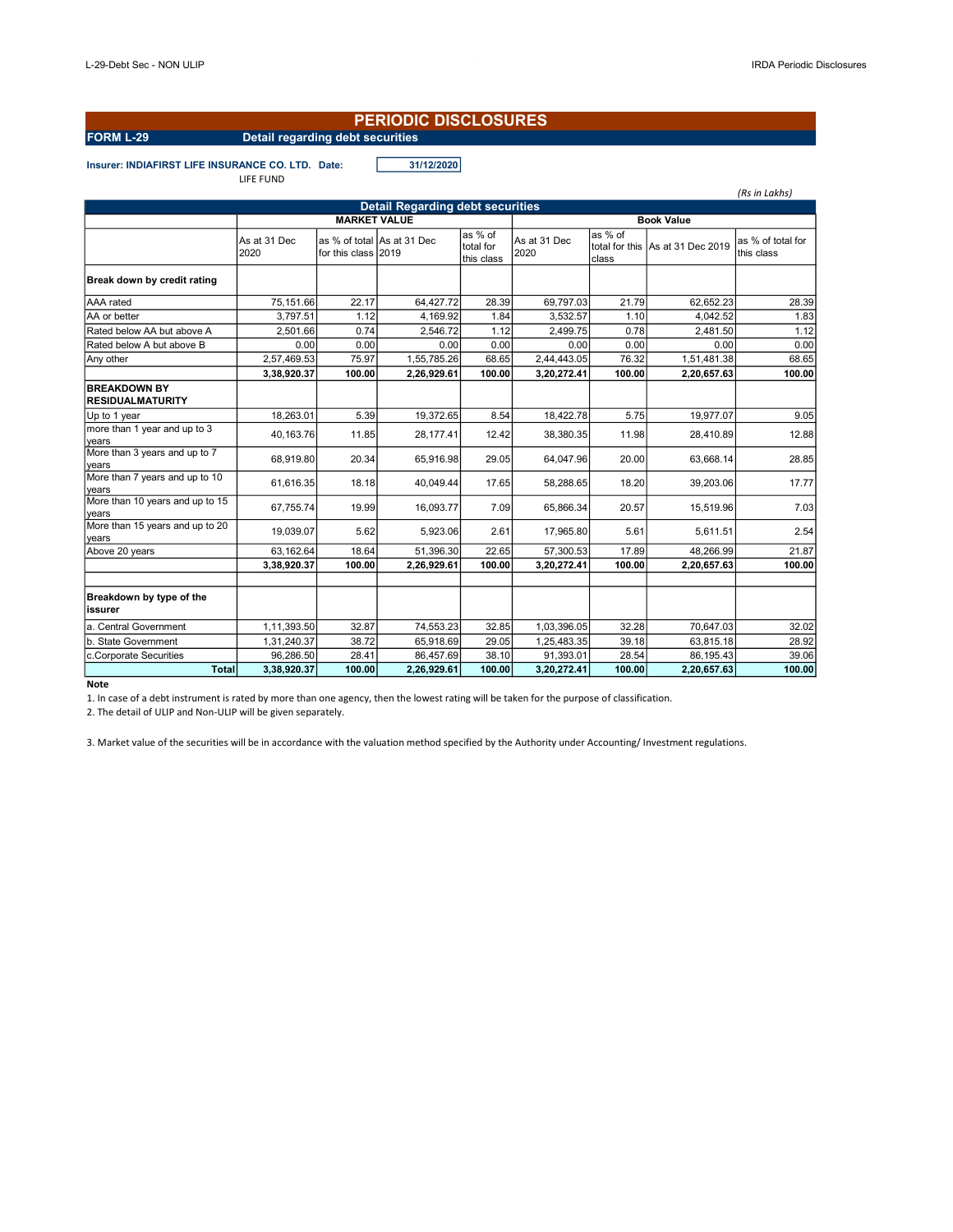### PERIODIC DISCLOSURES

# FORM L-29 Detail regarding debt securities

Insurer: INDIAFIRST LIFE INSURANCE CO. LTD. Date: 31/12/2020 PENSION AND GENERAL ANNUITY FUNDS

|                                                |                                          |                                 |                      |                                    |                      |                                    |                      | (Rs in Lakhs)                   |  |  |  |  |
|------------------------------------------------|------------------------------------------|---------------------------------|----------------------|------------------------------------|----------------------|------------------------------------|----------------------|---------------------------------|--|--|--|--|
| <b>Detail Regarding debt securities</b>        |                                          |                                 |                      |                                    |                      |                                    |                      |                                 |  |  |  |  |
|                                                | <b>MARKET VALUE</b><br><b>Book Value</b> |                                 |                      |                                    |                      |                                    |                      |                                 |  |  |  |  |
|                                                | As at 31 Dec 2020                        | as % of total<br>for this class | As at 31 Dec<br>2019 | as % of<br>total for<br>this class | As at 31 Dec<br>2020 | as % of<br>total for<br>this class | As at 31 Dec<br>2019 | as % of total for this<br>class |  |  |  |  |
| Break down by credit rating                    |                                          |                                 |                      |                                    |                      |                                    |                      |                                 |  |  |  |  |
| AAA rated                                      | 1,95,464.82                              | 28.32                           | 2,49,225.35          | 33.94                              | 1,83,093.08          | 28.22                              | 2,43,488.26          | 34.03                           |  |  |  |  |
| AA or better                                   | 27,028.80                                | 3.92                            | 47,901.83            | 6.52                               | 25,632.28            | 3.95                               | 46,813.03            | 6.54                            |  |  |  |  |
| Rated below AA but above A                     | 0.00                                     | 0.00                            | 0.00                 | 0.00                               | 0.00                 | 0.00                               | 0.00                 | 0.00                            |  |  |  |  |
| Rated below A but above B                      | 0.00                                     | 0.00                            | 0.00                 | 0.00                               | 0.00                 | 0.00                               | 0.00                 | 0.00                            |  |  |  |  |
| Any other                                      | 4,67,792.46                              | 67.77                           | 4,37,266.63          | 59.54                              | 4,40,133.20          | 67.83                              | 4,25,116.75          | 59.42                           |  |  |  |  |
|                                                | 6,90,286.09                              | 100.00                          | 7,34,393.81          | 100.00                             | 6,48,858.56          | 100.00                             | 7,15,418.03          | 100.00                          |  |  |  |  |
| <b>BREAKDOWN BY</b><br><b>RESIDUALMATURITY</b> |                                          |                                 |                      |                                    |                      |                                    |                      |                                 |  |  |  |  |
| Up to 1 year                                   | 48.047.64                                | 6.96                            | 72,413.81            | 9.86                               | 47,009.45            | 7.24                               | 71,852.96            | 10.04                           |  |  |  |  |
| more than 1 year and up to 3<br>years          | 1,89,065.69                              | 27.39                           | 1,77,560.62          | 24.18                              | 1,77,382.40          | 27.34                              | 1,73,461.89          | 24.25                           |  |  |  |  |
| More than 3 years and up to 7<br>years         | 2,18,231.10                              | 31.61                           | 2,92,619.79          | 39.85                              | 2,03,329.53          | 31.34                              | 2,85,291.42          | 39.88                           |  |  |  |  |
| More than 7 years and up to<br>10 years        | 1,48,978.64                              | 21.58                           | 1,27,258.07          | 17.33                              | 1,41,276.14          | 21.77                              | 1,23,843.61          | 17.31                           |  |  |  |  |
| More than 10 years and up to<br>15 years       | 62,386.36                                | 9.04                            | 43,204.77            | 5.88                               | 58,073.58            | 8.95                               | 40,826.50            | 5.71                            |  |  |  |  |
| More than 15 years and up to<br>20 years       | 7,542.44                                 | 1.09                            | 8,498.84             | 1.16                               | 7,167.33             | 1.10                               | 7,950.41             | 1.11                            |  |  |  |  |
| Above 20 years                                 | 16.034.20                                | 2.32                            | 12.837.90            | 1.75                               | 14,620.12            | 2.25                               | 12.191.24            | 1.70                            |  |  |  |  |
|                                                | 6,90,286.09                              | 100.00                          | 7,34,393.81          | 100.00                             | 6,48,858.56          | 100.00                             | 7,15,418.03          | 100.00                          |  |  |  |  |
| Breakdown by type of the<br>issurer            |                                          |                                 |                      |                                    |                      |                                    |                      |                                 |  |  |  |  |
| a. Central Government                          | 2,02,579.41                              | 29.35                           | 1,95,570.75          | 26.63                              | 1,90,423.60          | 29.35                              | 1.90.864.77          | 26.68                           |  |  |  |  |
| b. State Government                            | 2,44,248.01                              | 35.38                           | 2,26,891.11          | 30.90                              | 2,29,838.63          | 35.42                              | 2,19,868.52          | 30.73                           |  |  |  |  |
| c.Corporate Securities                         | 2,43,458.67                              | 35.27                           | 3,11,931.95          | 42.47                              | 2,28,596.33          | 35.23                              | 3,04,684.75          | 42.59                           |  |  |  |  |
| <b>Total</b>                                   | 6,90,286.09                              | 100.00                          | 7,34,393.81          | 100.00                             | 6,48,858.56          | 100.00                             | 7,15,418.03          | 100.00                          |  |  |  |  |

#### **Note**

1. In case of a debt instrument is rated by more than one agency, then the lowest rating will be taken for the purpose of classification.

2. The detail of ULIP and Non-ULIP will be given separately.

3. Market value of the securities will be in accordance with the valuation method specified by the Authority under Accounting/ Investment regulations.